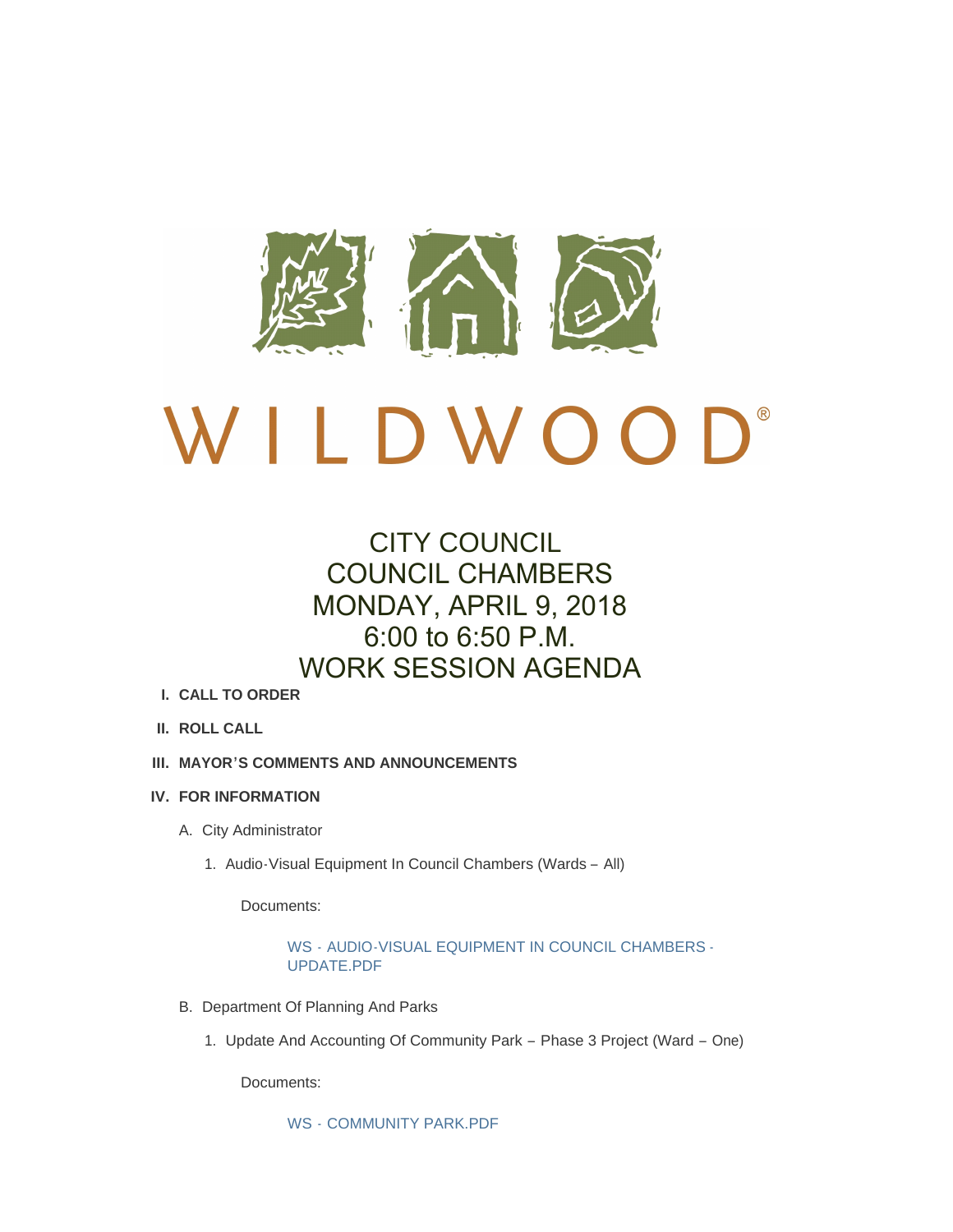2. Celebrate Wildwood Event Update (Wards - All)

Documents:

## WS - [CELEBRATE WILDWOOD.PDF](http://www.cityofwildwood.com/AgendaCenter/ViewFile/Item/14914?fileID=20461)

- C. Planning And Zoning Commission
	- 1. Status Sheet From April 2, 2018 Meeting (Wards All)

Documents:

#### WS - [PLANNING AND ZONING STATUS UPDATE.PDF](http://www.cityofwildwood.com/AgendaCenter/ViewFile/Item/14916?fileID=20462)

2. Belleview Farms Report From Planning And Zoning Commission's April 2, 2018 Meeting (Wards – All)

Documents:

## WS - [BELLEVIEW FARMS.PDF](http://www.cityofwildwood.com/AgendaCenter/ViewFile/Item/14917?fileID=20463)

D. Rural Internet Access Committee Update (Wards - All)

Documents:

#### WS - [RIAC UPDATE.PDF](http://www.cityofwildwood.com/AgendaCenter/ViewFile/Item/14918?fileID=20475)

E. Construction Project Update (Wards - All)

Documents:

## WS - [CONSTRUCTION PROJECT UPDATE 4-2-2018.PDF](http://www.cityofwildwood.com/AgendaCenter/ViewFile/Item/14919?fileID=20464)

#### **FOR ACTION V.**

- A. City Administrator
	- 1. Designation Of U.S. Bicycle Route 66 (USBR66) (Wards One, Four, Five, Six, Seven, Eight)

Documents:

## WS - [DESIGNATION OF U.S. BICYCLE ROUTE 66 \(USBR66\).PDF](http://www.cityofwildwood.com/AgendaCenter/ViewFile/Item/14922?fileID=20465) WS - [DESIGNATION OF U.S. BICYCLE ROUTE 66 \(USBR66\) -](http://www.cityofwildwood.com/AgendaCenter/ViewFile/Item/14922?fileID=20468) MAPS.PDF

- B. Department Of Planning
	- 1. Discussion With Wisper ISP Representatives On Service Provision To The North Half Of The City (Wards - All)

Documents:

WS - [WISPER ISP.PDF](http://www.cityofwildwood.com/AgendaCenter/ViewFile/Item/14924?fileID=20466)